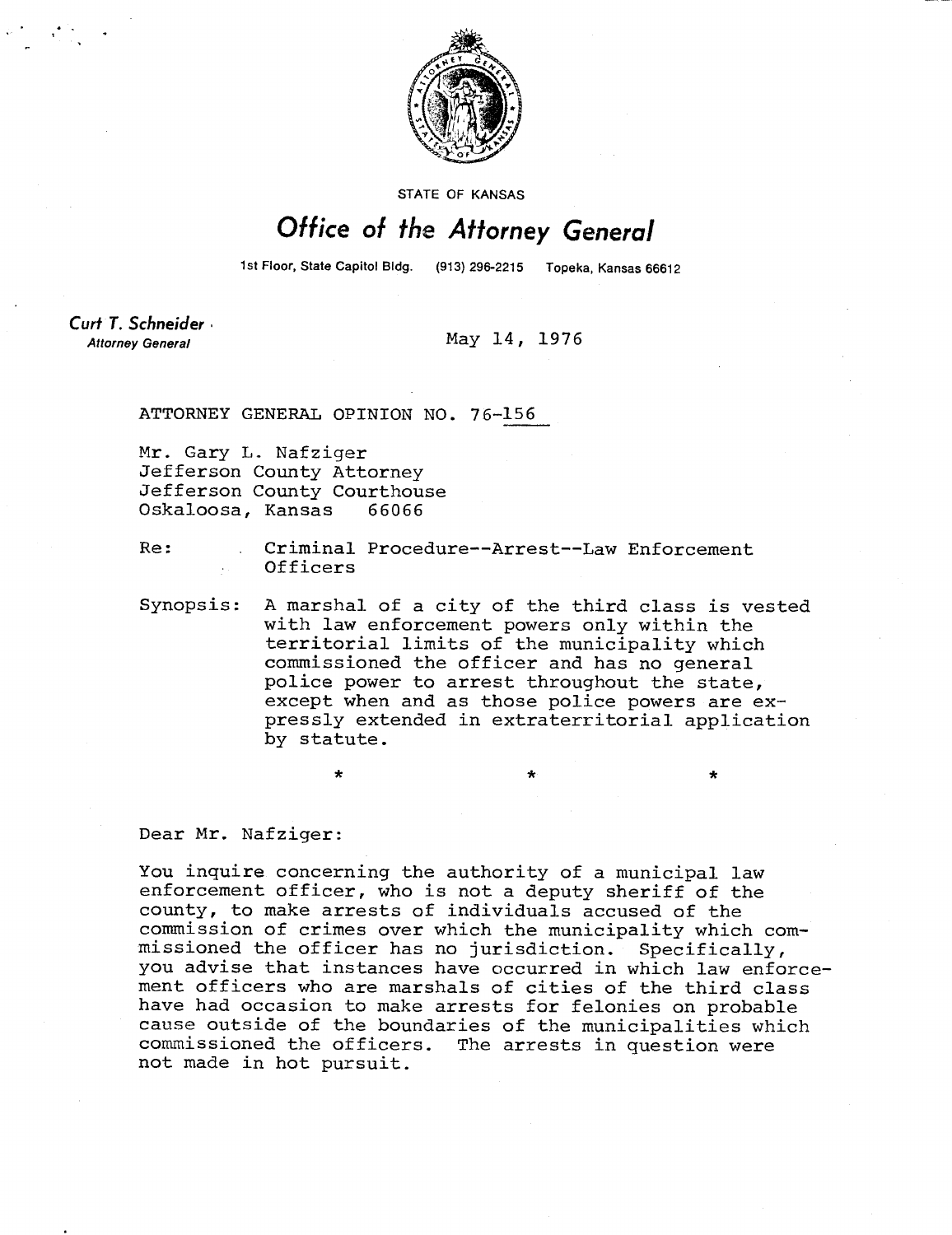Mr. Nafziger Page Two May 14, 1976

K.S.A. 22-2401 states in pertinent part thus:

"A law enforcement officer may arrest a person when:

(a) He has a warrant commanding that such person be arrested; or

(b) He has probable cause to believe that a warrant for the person's arrest has been issued in this state or in another jurisdiction for a 'felony committed therein; or

(c) He has probable cause to believe that the person is committing or has committed

 $(1)$  A felony; . . . . "

"The general doctrine is that the powers of officers are limited to the territory of which they are officers, and any powers beyond such limits must be by reason of a grant thereof." Torson v. Baehni, 134 Kan. 188, 5 P.2d 813 (1931); 5 Am.Jur.2d, Arrest § 50. The term "law enforcement officer" is defined by K.S.A. 22-2202(11):

"'Law enforcement officer' means any person who by virtue of his office or public employment is vested by law with a duty to maintain public order or to make arrests for violation of the laws of the state of Kansas or ordinances of any municipality thereof."

K.S.A. 22-2202 must be viewed as prescribing the grounds and circumstances under which an officer may make an arrest within the jurisdiction of the governmental authority which has commissioned the person as a law enforcement officer. A marshal of a city of the third class, for example, enjoys no general police power throughout the state, but is vested with law enforcement powers within the territorial limits of the jurisdiction of the municipality, except when and as those police powers are expressly extended in extraterritorial application by statute.

A marshal of a city of the third class, therefore, has no general statewide police power whereby, travelling beyond the limits of jurisdiction of the municipality, he may make arrests of persons for whom no warrant has been issued, who are not the subject of hot pursuit, and who are proposed to be arrested only on probable cause that an offense has been